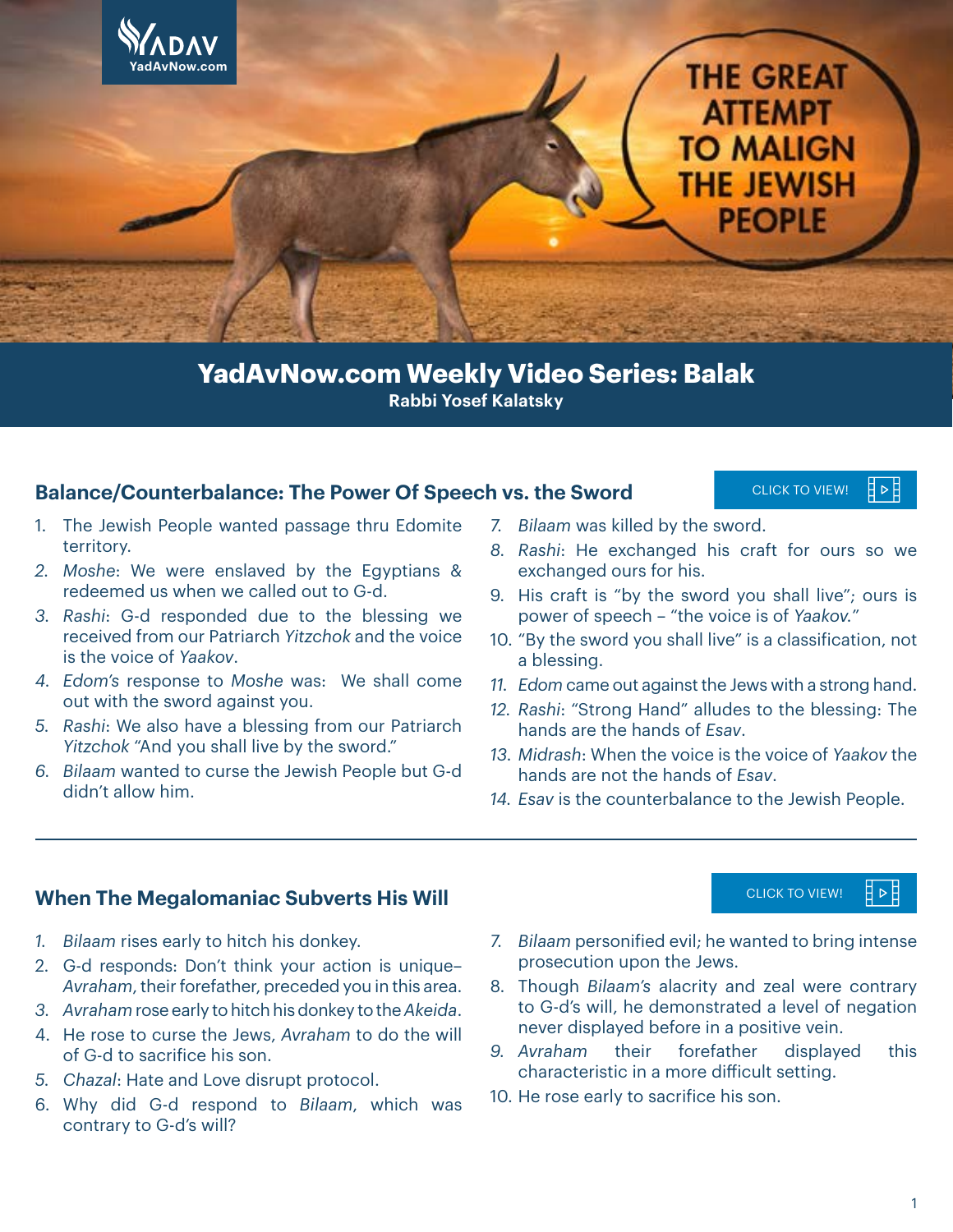

**Rabbi Yosef Kalatsky YadAvNow.com Weekly Video Series: Balak**

#### **The Exponential Value of the Seemingly Inconsequential**

- *1. Bilaam* was commissioned by *Balak* to curse the Jews.
- 2. He suggested *Balak* build 7 altars to sacrifice a bull and ram on each of them.
- *3. Bilaam's* diatribe: He built 7 altars himself, which equaled number of altars of Patriarchs combined.
- 4. Guide For The Perplexed: The objective of sacrifices is an outlet for one to express his need to serve a Higher Being- G-d.
- 5. Without this outlet of expression one would serve a deity.
- *6. Ramban* vehemently disagrees & rejects *Rambam.*
- 7. Sacrifices activate-coalesce spiritual forces.
- *8. Reb Meir Simcha of Dvinsk*: *Ramban* misunderstood *Rambam*.
- *9. Rambam* concurs regarding sacrifices brought in the *Mishkan* and Temple.
- 10. These were brought in locations that had the special effect.
- *11. Rambam* refers to sacrifice one brings on his private altar when this was permitted.
- *12. Midrash*: The Patriarchs are the location for the Divine Presence.
- 13. The altar of the Patriarchs was the equivalent of the altar of the Temple.
- 14. This was not the case with Bilaam.

#### **All-Consuming Emotion Trumps All**

- *1. Bilaam* hitched his own donkey for travel to curse the Jews.
- 2. Why would a man of *Bilaam's* renown, a pompous, self centered, megalomaniac, hitch his own donkey?
- *3. Avraham* at 137 was told by G-d to bring his beloved son as a burnt offering.
- 4. He rose early in the morning and hitched his own donkey.
- 5. A man of *Avraham's* age, wealth, and stature prepared his own donkey?
- *6. Midrash*: Intense love disrupts protocol.
- 7. When one is consumed with intense love or hate, all that exists is negated; all that matters is the objective of the love or hate.
- 8. One is consumed and subsumed by the objective.
- 9. To love is greater than to revere.
- 10. If one is able to achieve an advanced level of love, one will succeed to do the will of G-d because one's personal interests are negated due to the love.

[CLICK TO VIEW!](https://youtu.be/8JRbTSR1zgE) 目▷目

[CLICK TO VIEW!](https://youtu.be/u9ZBr7oa_8A)

⋕⊳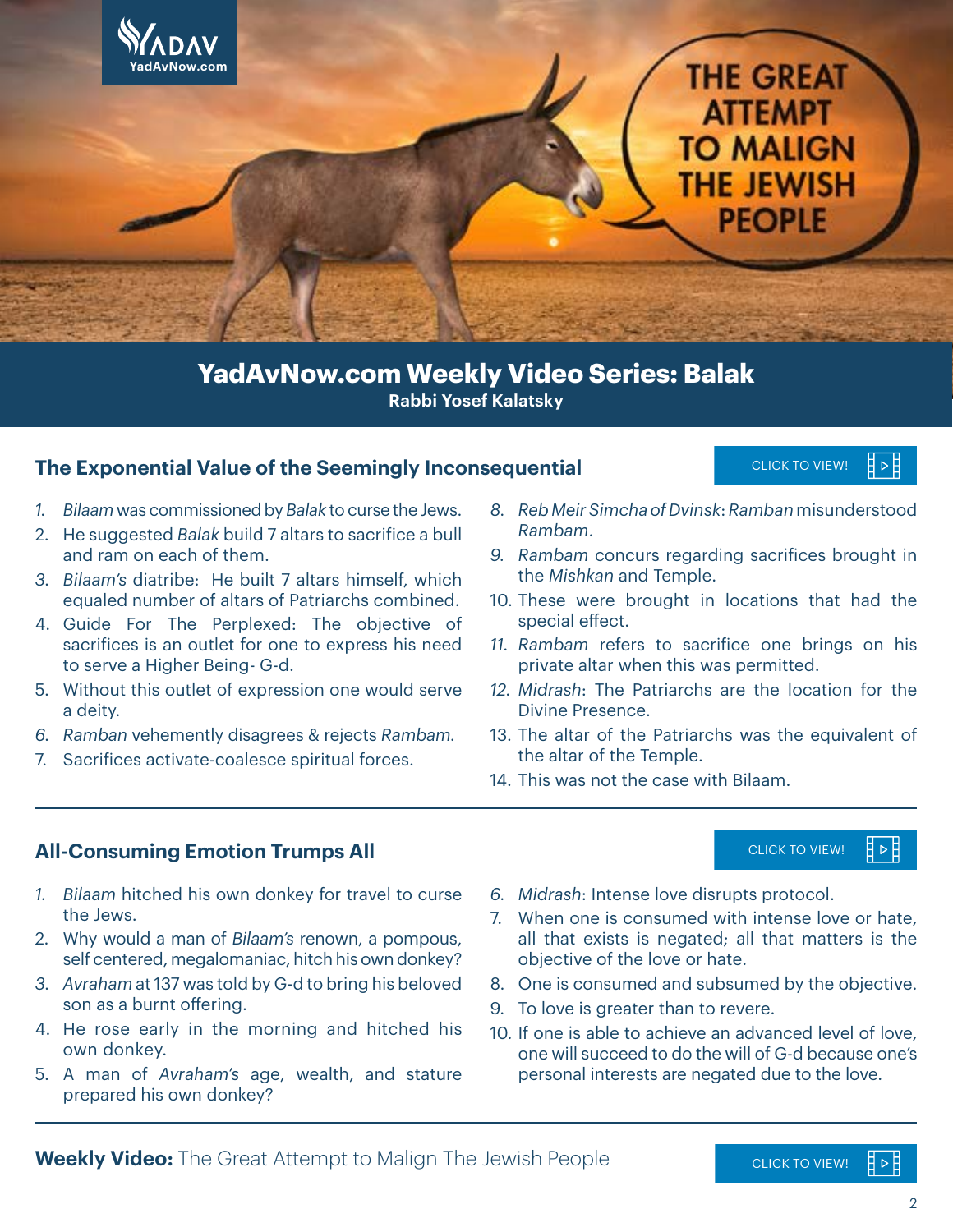

## **Yad Avraham Institute**

**(**® 810 Seventh Avenue, New York, NY 10019 (? ravkalatsky@gmail.com (2(212) 259-0300 **YadAvNow.com** 

# Weekly Torah Commentary Series: Balak



## **Yitzchak's Words to His Son Esav, "By the sword you shall live"**

When the Jewish people were in the desert they approached the territory of *Edom* in order to pass through their land to go into the Land of Canaan.

"*Moshe* sent emissaries from *Kadesh* to the king of *Edom*, 'So said your brother Israel: You know the hardship that has befallen us…let us pass through your border… (In Egypt) we cried out to *Hashem* and He heard our voice…"

*Rashi*: *Moshe* wanted to remind the king of *Edom* that their forefather *Esav* was the brother of *Yaakov* (Israel) who established the twelve tribes of Israel. Both of them were the children of *Yitzchak*.

*Moshe* mentioned to the king of *Edom* that the Jewish people cried out to G-d and He redeemed them from Egypt. This was to communicate to *Edom* that the blessing that *Yitzchak* had given his son *Yaakov* was effective. "*Hakol kol Yaakov*… - the voice is the voice of *Yaakov*."

*Chazal*: When the Jewish people utilize their "voice" as the "voice" of *Yaakov*, which is the use of the power of speech in the study of *Torah* and prayer, G-d will respond. *Moshe* alluded to *Edom* that the Jewish people were empowered with their power of speech and should be allowed to pass through the land of *Edom*.

"The king of *Edom* said to him, 'You shall not pass through me, lest I come against you with the sword!"

*Chazal*: The king of *Edom* was not intimidated by *Moshe's* allusion to the power of speech of the Jew, but rather, he referred to the promise that *Yitzchak* had given his son *Esav*, "By the sword you shall live."

The king of *Edom* believed that since they had the blessing of *Yitzchak* that they would live by the use of the sword, he need not be concerned by the power of *Yaakov*, that he was endowed with the power of prayer.

However, the king of *Edom* actually misunderstood what *Yitzchak* had said to *Esav* "By the sword you shall live." He understood it that he and his descendants would be victorious through the sword.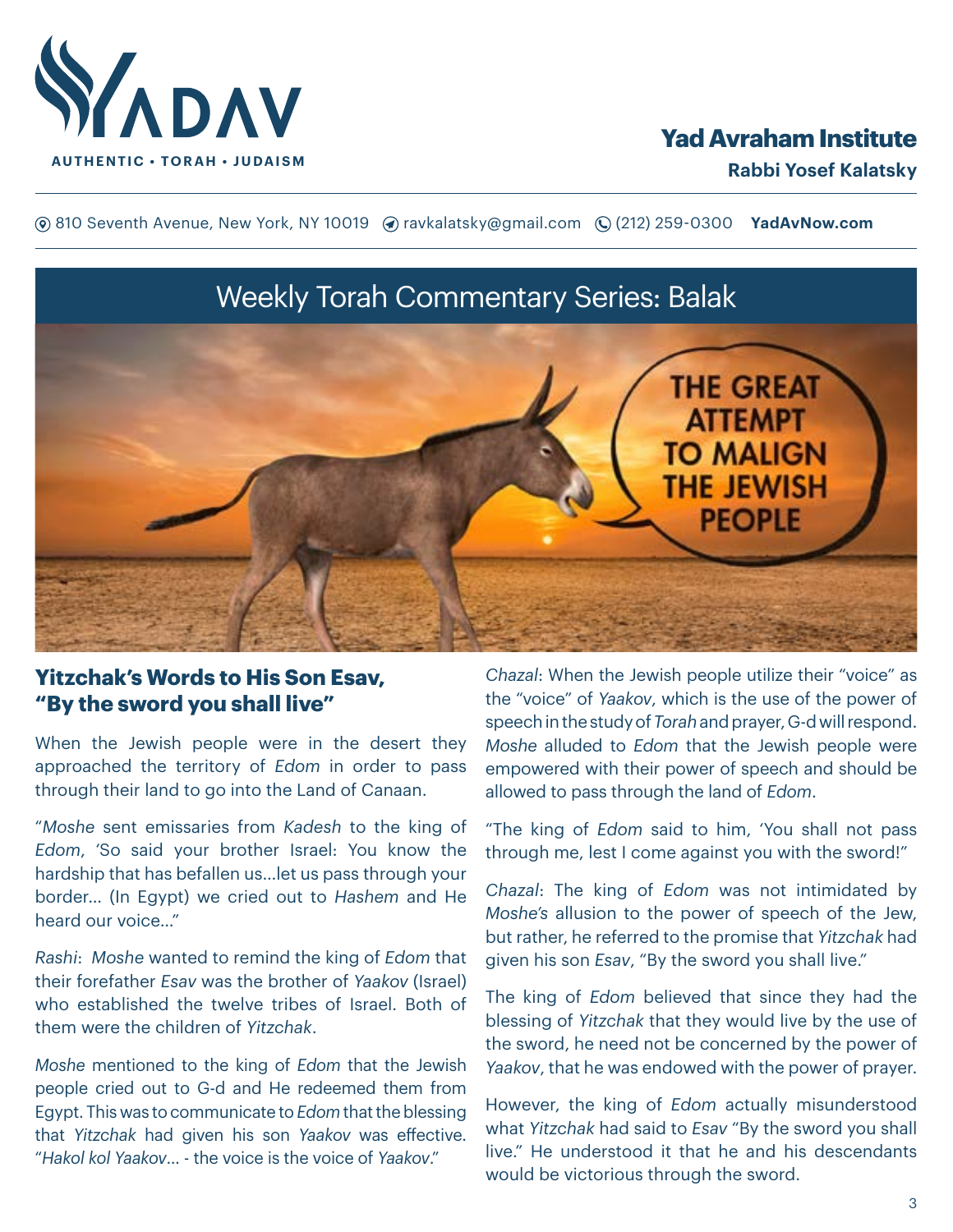However, *Yitzchak's* words to *Esav* were not a blessing but rather a quantification of the essence of *Esav*. He was saying that *Esav* had no relevance to spirituality, and therefore his essence had relevance only within the material. There was no spiritual connection between *Yitzchak* and *Esav*.

We see this misconception of the words of *Yitzchak* our Patriarch to *Esav* manifest itself in many other locations. The *Torah* states regarding the war against the Midianites and the death of *Bilam*, "They killed the kings of *Midian*… and *Bilam* son of *Beor* they slew with the sword."

*Rashi*: Why does the *Torah* choose to reveal that *Bilam* was killed with the sword? When *Bilam* came against the Jewish people, he exchanged his craft with their craft. The Jew only advances through the articulation of his mouth through prayer and supplication. *Bilam* came upon the Jewish people to curse them with his mouth. Therefore, when it was time to kill *Bilam*, the sword was chosen to bring about his death, to indicate that the Jewish people had exchanged their craft (power of speech) with the craft of the nations of the world, which is the sword.

The characterization that *Yitzchak* gave to *Esav* was not specific to him, but rather, it is the characteristic of the nations of the world. When *Yitzchak* gave his blessing to *Esav*, "By your sword you shall live," it was not a blessing that was unique to *Esav* (*Edom*), but rather he was quantifying his son as a physical being, no different than all the nations of the world. He had no relevance to be the spiritual heir of his father.

*Yitzchak's* words were only a revelation of *Esav's* essence, thus confirming that he was no different from any other gentile.

*Midrash*: When G-d offered the *Torah* to each of the nations of the world at Sinai, they asked G-d, "What is written in it?" They were not willing to accept it unless they knew in advance that it did not conflict with their own interests. Each of the nations rejected the *Torah* for their own reasons.

When G-d offered the *Torah* to the *Edomites* (*Esav*) they asked "What is written in it?" G-d responded with the commandment "Thou shall not kill." They responded, "We cannot accept the *Torah*, because it is contrary to the blessing that we received from our grandfather *Yitzchak* that we should live by the sword."

We see again that the response of the Edomites was based on a misconception of the words of their forefather *Yitzchak*. It was not a blessing, but rather a quantification of his being, that his essence was no different than any other nation of the world.

## **Bilam's Misperception of the Holy Patriarchs**

*Bilam* was commissioned by *Balak*, the king of *Moav*, to curse the Jewish people. In order to endear himself to G-d to allow him to curse the Jewish people, *Bilam* built seven altars and had *Balak* bring sacrifices upon them to G-d.

"*Bilam* said to *Balak*, 'Build for me seven altars…*Bilam* said to G-d, 'I have prepared the seven altars and brought up a bull and ram on each altar.'"

*Rashi*: "*Bilam* said, 'The seven altars that I built are the equivalent of all the altars that were built by their forefathers. *Avraham* built four….*Yitzchak* built one and *Yaakov* built two…'"

*Bilam* believed that his altars upon which sacrifices were brought for G-d were the equivalent of the altars of the Patriarchs. How could *Bilam* have even considered comparing himself to the holy Patriarchs and their service to G-d?

One could say that perhaps it was due to the fact that he was fully self absorbed and arrogant that he actually believed that he was the equivalent of the Patriarchs.

*Rambam*: Because man has an innate need to be subservient to a greater power, it was necessary for G-d to establish a means for man to express that subservience through worship in a permitted context. This is the concept of sacrifices. When one brings a sacrifice, he is expressing that subservience to G-d.

*Ramban*: The object of sacrifices is to activate and coalesce spiritual forces that are necessary for existence and the Jewish people. Sacrifices are unrelated to the need to be subservient to a greater power.

*Reb Meir Simcha of Dvinsk zt"l*: *Rambam* is not referring to the sacrifices that were brought in the *Mishkan* or the Temple. Rather, he is referring to the sacrifices that were permitted to be brought on one's personal altar (bamah), which was only permitted during certain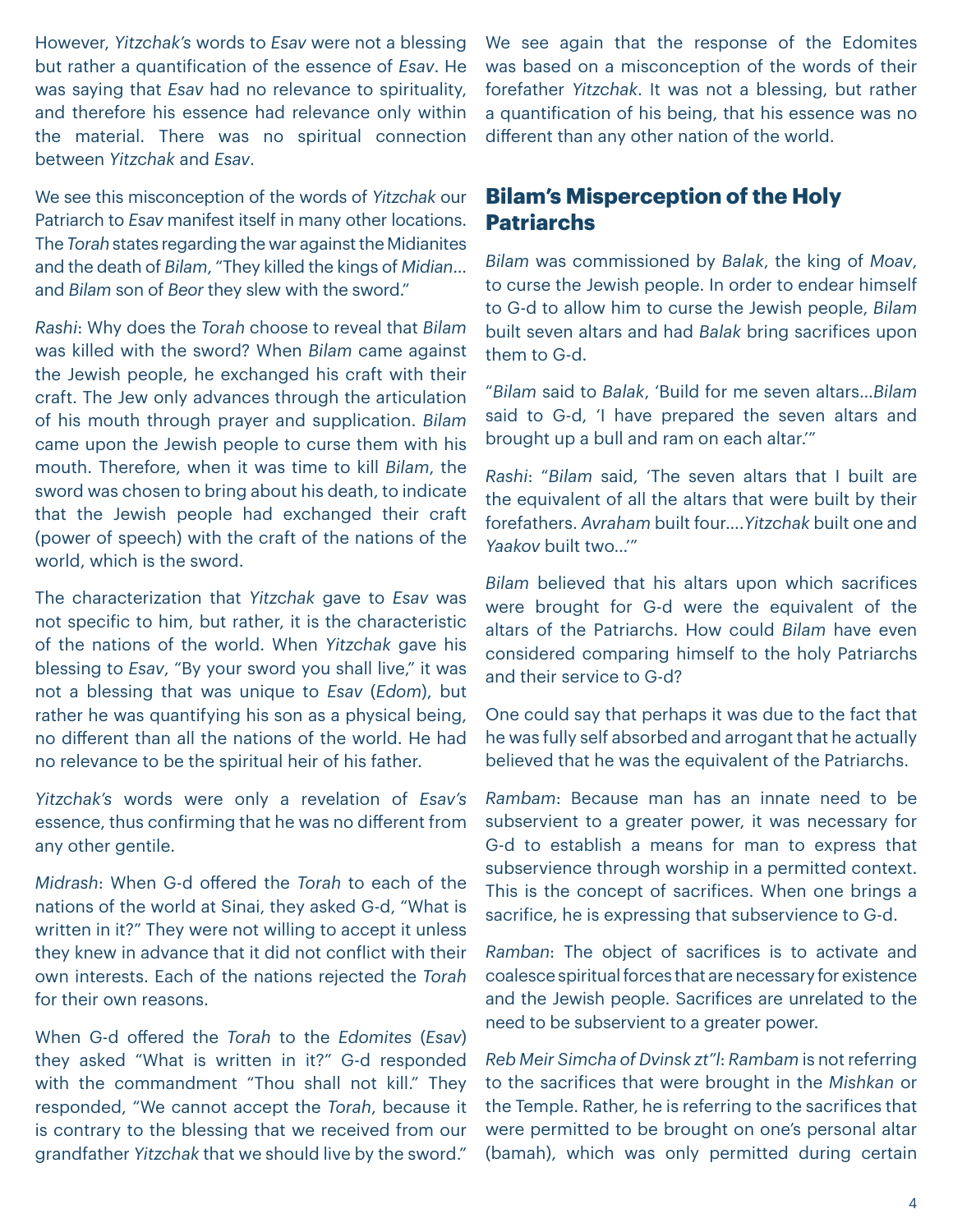times in Jewish history. This was a time when the *Mishkan* was not classified as "*Mishkan*" but rather "*Bamah gedola* (communal altar)." It was a time when the Holy Ark was not located in the *Mishkan*.

When one was not able to bring a sacrifice before G-d in the *Mishkan*, G-d permitted one to build a personal altar to express his subservience to Him. However, when the *Mishkan* was in place and the Temple was built, the personal altar was no longer permitted. The sacrifice that was brought in the *Mishkan* or Temple, as *Ramban* explains, was to activate and coalesce spiritual forces that were needed.

*Rambam* fully concurs with *Ramban*. The *Mishkan* and Temple were the location for the Divine Presence. Thus, the sacrifices that were brought in the *Mishkan* or the Temple were brought before G-d. However, this was not the case when the sacrifice was brought on a personal altar. It was not before the Divine Presence.

*Gemara*: A non-Jew is permitted to bring a sacrifice to G-d wherever and whenever he chooses to do so. What is the difference between a sacrifice that was brought in the Temple and outside of the Temple when it was permitted?

The Temple was the location of G-d's Presence, and the sacrifice that was brought there was considered to be brought "before G-d." However, if one brings a sacrifice outside of the Temple on a personal altar, it is only an expression of his subservience to G-d, but it has no relevance to G-d's Presence. The sacrifice brought in the Temple, because it was "before G-d" is an exalted level of service.

Although *Bilam* established seven altars and had sacrifices brought upon them, because they were classified as "*bamah* (personal altar)" they were not in the location of the Divine Presence. Therefore, their value was minimal. It is not comparable to any degree to the sacrifice that was brought in the Temple before G-d in the location of the Divine Presence.

*Chazal*: Before the *Mishkan* was built, the holy Patriarchs were the location of the Divine Presence. "*Hein hein hamerkava* (they are G-d's chariot). Therefore, the altars that were built by the Patriarchs were altars that were in the presence of G-d. It was the equivalent of their sacrifices being brought in the Temple and not on a personal altar. This was something that *Bilam* did not understand or appreciate.

The Men of the Great Assembly who authored the *Amidah* (silent prayer) chose to refer to G-d in the first blessing as "*Elokei Avraham*, *Elokei Yitzchak*, *Elokei Yaakov* (G-d of *Avraham*, G-d of *Yitzchak*, G-d of *Yaakov*)." One would think that it would have been sufficient to refer to Him as "G-d of *Avraham*, *Yitzchak*, and *Yaakov*" without repeating the word "*Elokei* (G-d)" before each of the Patriarchs.

The Commentators explain that since each of the Patriarchs chose to emulate G-d in another one of His characteristics, each of them related to G-d in the context that he emulated Him.

*Avraham* emulated G-d in the context of chesed (acts of loving kindness); *Yitzchak* in the context of judgment and *Yaakov* in the context of mercy. Therefore, each of the Patriarchs is prefaced with the word "*Elokei*."

However, we are able to explain it differently. If the text of the blessing would have stated, "*Elokei Avraham*, *Yitzchak*, and *Yaakov*" it would imply that He was the G-d of all of them.

By prefacing each of the Patriarchs with "*Elokei*," it emphasizes that G-d's location in existence was associated with each one of the Patriarchs. Thus, each of the Patriarchs was the equivalent of the Holy of Holies.

## **Being Able to Discern Between Good and Evil**

*Midrash*: "There was no prophet among the Jewish people that was as great as *Moshe*, inferring that there is one who is the equivalent of *Moshe* among the nations of the world. This prophet was *Bilam*."

*Bilam* was a person who possessed corrupted characteristics and behaved in a depraved manner. He engaged in bestiality and was one who had no relevance to spirituality. He was the antithesis of what is expected of a prophet. How is it possible that a man who seemingly had a similar sense of G-d as *Moshe* behave as he did?

*Reb Chaim of Volozhin zt"l*: *Bilam* did not have the same clarity as *Moshe*. If so, in what context was *Bilam* the equivalent of *Moshe*?

The eagle possesses a unique visual ability. He is able to see hundreds of miles as he flies. His eyes use the light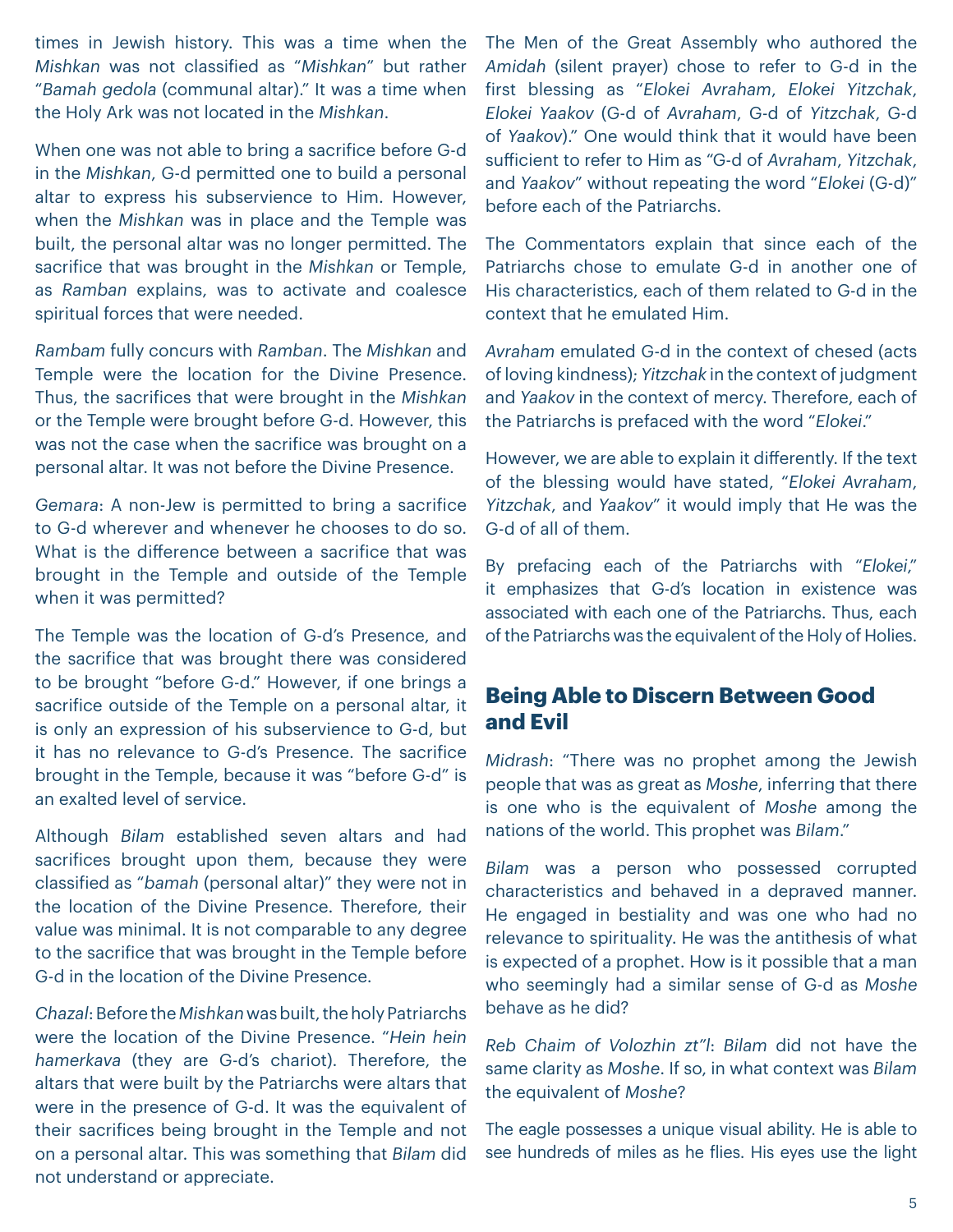that is reflected off the surface of the earth in order to see things with an unusual level of clarity. In contrast the bat cannot see whatsoever because he has no power of sight. However, it has a unique and innate sensitivity to light that is not comparable to any creature. The moment the bat senses any degree of light it will escape and flee into the deepest recesses of a cave in order not to be exposed to the light. Although the bat possesses an unusual sensitivity to light, it has no understanding of what light is, because it has no visual ability. It senses its presence but has no inkling regarding the illumination of light.

*Bilam* had no inkling or capacity to understand spirituality or holiness. Because of the quality of his essence, he had no relevance to the Divine Presence, yet he was endowed with a unique sensitivity to holiness that made him able to sense G-d to a similar degree as *Moshe*.

In contrast, *Moshe's* sense of G-d is not based on sensitivity to G-d, but rather it is rooted in his grasp and internalization of the dimension of G-d's Presence. *Moshe* negated himself fully to G-d to the degree that he said, "What are we (*nachnu mah*)?"

Because of his level of humility and self-negation he was able to merit a unique capacity and level of clarity regarding spirituality. *Moshe* was therefore referred to by G-d, "My servant *Moshe*; in My house he is the trusted one. Mouth to mouth do I speak to him…"

Since *Moshe* was imbued with holiness due to his internalization of G-d, he had no relevance to *Bilam* as a prophet, who behaved in the most unconscionable manner. *Bilam* was self-centered, egotistical, and depraved. *Bilam* is the equivalent of the bat and *Moshe* is the equivalent of the eagle.

*Gemara*: Although *Bilam* was "blind" to holiness, he was able to sense the exact moment of G-d's wrath.

*Pirkei Avos*: "A person who possesses the three characteristics of a good eye, a humble spirit, and minimal need for physicality is considered to be a student of *Avraham* our Patriarch. However, a person who has the three characteristics of an evil eve, an inflated spirit, and an insatiable desire for the material is considered to be a student of *Bilam* the evil one."

Why does the *Mishna* distinguish between the "students" of *Avraham* and the "students" of *Bilam*? Why does it not distinguish between *Avraham* and *Bilam* themselves?

If one would see *Bilam*, one could believe that he was holy and devoutly pious, who radiated holiness. One would not be able to sense his evil essence. One may not be able to discern between him and *Avraham*, our Patriarch. On the other hand, when one was to evaluate the students of *Bilam*, one would clearly see the characteristics of the teacher. One would understand how *Bilam* was truly evil and how *Avraham* was truly holy.

### **Inspiration, An All-Consuming Trait**

"*Bilam* arose (*vayakam*) in the morning and saddled his donkey…"

*Rashi*: "From here we learn, hate disrupts protocol." Although *Bilam* was a self-centered and egotistical person with an insatiable desire for material, honor, and glory, he nevertheless saddled his own donkey (which is a demeaning chore).

One would think that a man of *Bilam's* demeanor and temperament would not allow himself to act so disgracefully to saddle his own donkey. He would have summoned one of his servants to do it on his behalf. However, because he was driven by rabid hatred for the Jewish people, he chose to hitch his donkey without hesitation.

"*Avraham* arose (*vayashkaim*) in the morning and saddled his donkey." Despite the fact that *Avraham* was world-renowned (father of all nations) and possessed great wealth, he personally saddled his own donkey to take his most beloved only son to be brought to G-d as a sacrifice.

*Avraham* was at the advanced age of 137, and he could have had one of his servants saddle his donkey for his journey. However, he chose to do it himself. This seemingly unbefitting behavior is based on the principle, "Love disrupts protocol."

It is interesting to note that although in both instances *Avraham* our Patriarch and *Bilam* both "arose in the morning" the *Torah* uses a different word to express each of their early risings.

Regarding *Avraham*, the *Torah* uses the expression, "*vayashkaim* (arose)" which clearly connotes the earliness of his rising. It indicates his eagerness and excitement to fulfill the will of his Maker, G-d. Despite the fact that *Avraham* was going to slaughter his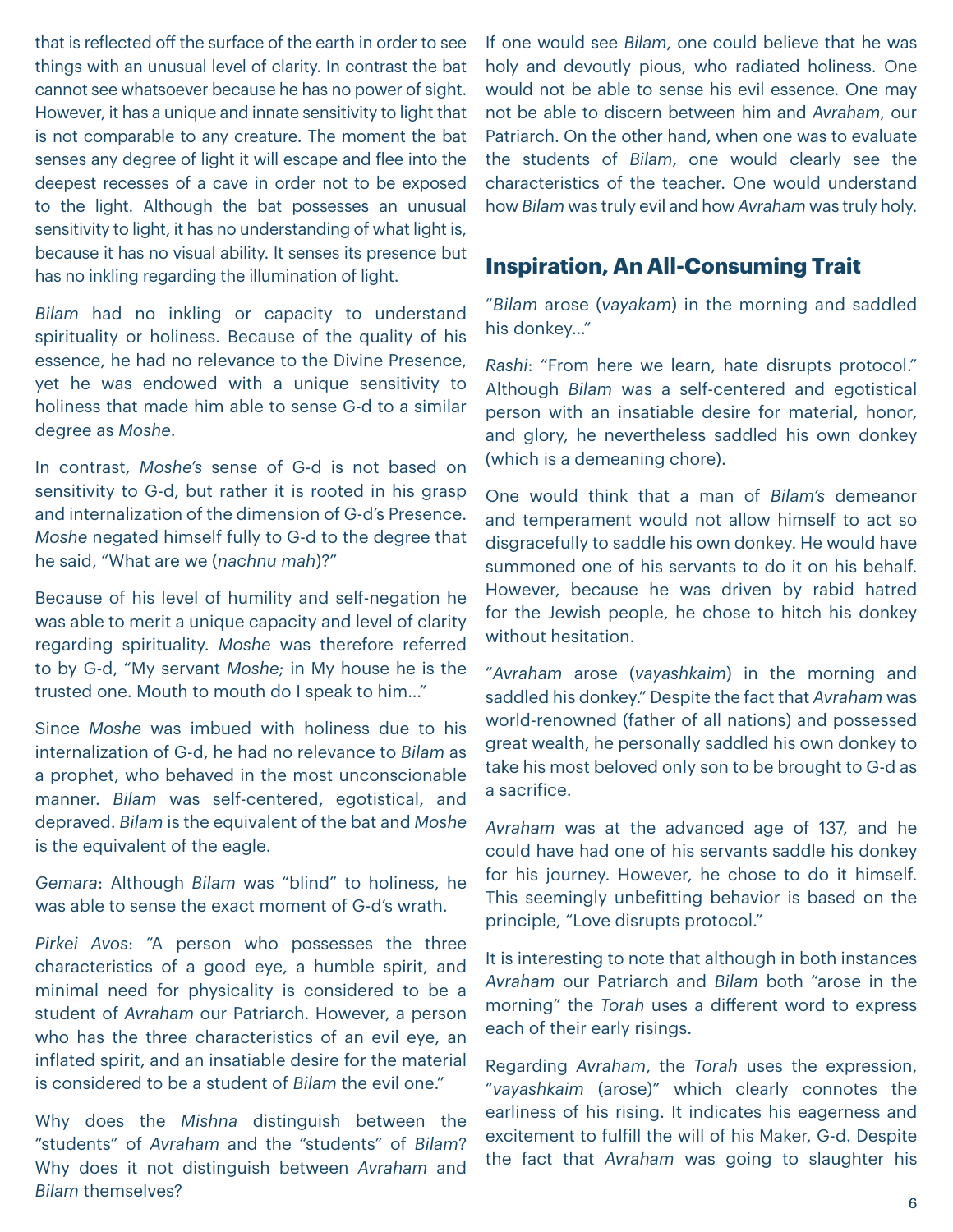beloved son *Yitzchak*, he rose early in the morning with zeal to fulfill the word of G-d because of his all consuming love for Him.

In contrast, the *Torah* uses the word "*vayakam* (arose)" regarding *Bilam*, which only communicates that he had only awoken from his sleep, rather than sleeping later. Although *Bilam's* hatred for the Jewish people was so intense, he nevertheless did not rise with zeal and excitement as *Avraham* had in order to fulfill the word of G-d.

When one loves or hates on an all-consuming level, all that exists at that moment for that individual is to achieve the objective of that love or that hate. When *Avraham* was told by G-d to bring his son *Yitzchak* as a sacrifice, despite his all-consuming love for his son, he acted with zeal to selflessly carry out the will of G-d. Because Avraham's all-consuming love for G-d superseded his love for his son and himself, he negated himself totally. All that existed for *Avraham* was the execution of G-d's will. Therefore, the inappropriateness of *Avraham* saddling his own donkey was not an issue.

Similarly, *Bilam*, because of his all-consuming hatred for the Jewish people, was negated as a person despite his pompous and self-absorbed personality. At the moment of his rising, all that existed was the objective to annihilate the Jewish people through his curse. *Bilam* as a person did not exist at that moment.

*Rambam*: "The Crown of *Torah* can be acquired by the one who is inspired by his heart to acquire it."

"Bread with salt you shall eat, water in measured amounts you shall drink, on the floor you shall sleep, and a life of deprivation you shall live."

Regarding the level of dedication needed to acquire the *Torah*, *Rambam* chooses the term, "the one who is inspired." He does not state, "the one who has an interest in *Torah*." This is to clearly communicate that it is only the one who is singularly focused by his allconsuming inspiration to acquire *Torah* that is able to acquire it. This person, because of his level of inspiration, has no concern or level of distraction for anything other than the *Torah* itself. All the amenities of life are only incidental to his objective.

For example, if one is given the opportunity to enter into a diamond mine and mine all the diamonds that he can, he would not be concerned about his own physical condition and comforts. He will mine

the diamonds unceasingly without any thought of his hands being lacerated or his level of exhaustion because he is singularly focused on the tremendous wealth he will have for generations.

If one understands the infinite value of the *Torah*, he will be consumed by its acquisition to the degree that nothing else exists other than that purpose. *Avraham* our Patriarch, because of his special dimension of being and humility, negated himself totally to the will of G-d. He internalized fully the infinite value of fulfilling the word of G-d, despite its challenge. When he arose (*vayashkaim*) in the morning, he did so with zeal and excitement in contrast to *Bilam* who merely arose early in the morning because of his hate for the Jewish people.

## **G-d the Master Composer**

"*Balak* son of *Tzipor* saw all that Israel had done to the Amorite."

*Rashi*: "These two giants, upon whom we relied upon to be our protectors, could not stand before them (the Jewish people). If so, how much more so could we (Moabites) not stand before them!"

Since the Moabites became overwhelmed with fear after they had seen how the two giants, *Og* and *Sichon* were defeated by the Jewish people, they commissioned *Bilam* to curse them.

The giant *Sichon*, king of the Amorites, was the first of the giants to be defeated. "For *Cheshbon* – it was the city of *Sichon*, king of the Amorites, and he warred against the first king of *Moab* and took all of his land from his control...The rulers say come to *Cheshbon*, let it be built and established as the city of *Sichon*."

*Rashi*: "*Sichon* (although he was a powerful giant) was not able to conquer it (*Cheshbon*). He therefore went and commissioned *Bilam* to curse *Moab* (and was thus able to conquer it). This is to what *Balak* was referring when he said to *Bilam*, 'I see what you bless is blessed and what you curse is cursed.'"

Although *Balak* had seen how the Jewish people were able to topple the two giants *Sichon* and *Og*, who were the protectors of the kingdoms of *Canaan*, through Divine Assistance, he did not despair. He believed that there was still hope of defeating the Jewish people.